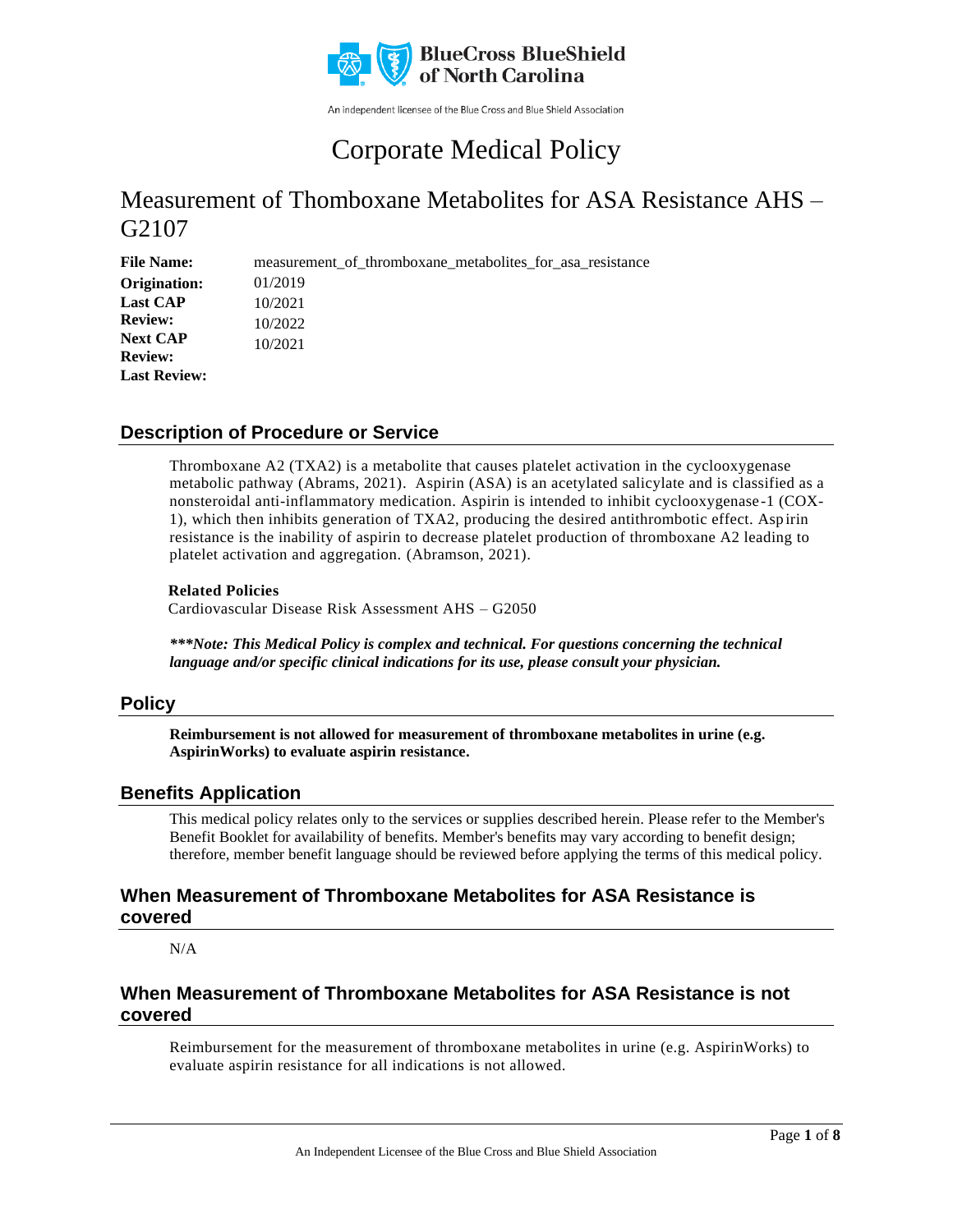### **Policy Guidelines**

#### **Background**

Aspirin acts primarily by interfering with the biosynthesis of cyclic prostanoids, including thromboxane (Abrams, 2021). It irreversibly inhibits COX-1, resulting in an antithrombotic effect due to a decrease in production of thromboxane. Low doses of aspirin (typically 75 to 81 mg/day) have antiplatelet properties (Abramson, 2021) and are indicated for the primary and secondary prevention of cardiovascular disease. However, aspirin has been noted to occasionally fail to provide any significant benefit in patients with cardiovascular disease. Several possible explanations can account for this phenomenon, such as genetic variability or pharmacologic al interactions with other drugs, but nonadherence tends to be the most likely cause of nonresponse (Zehnder, Tantry, & Gurbel, 2019).

Numerous studies show that aspirin resistance affects 15% to 25% of individuals (Alberts, 2010). A systematic review and meta-analysis on aspirin resistance indicated that patients who are resistant to aspirin are at a greater risk (odds ratio [OR]: 3.85) of clinically important cardiovascular morbidity than patients who are sensitive to aspirin (Krasopoulos, Brister, Beattie, & Buchanan, 2008). The effect of aspirin administration varies considerably among patients at high risk for cardiovascular events. Gum and colleagues found insufficient inhibition of platelet aggregation by aspirin in 6 to 24% of patients with stable coronary artery disease (Gum et al., 2001) while other estimates range from 5 to 60% (Martin & Talbert, 2005).

Many biochemical tests and several commercially available products have been developed to detect aspirin resistance. Tests used in research laboratories include aggregometry, tests based on activation-dependent changes in platelet surface, and tests based on activation-dependent release from platelets. Point-of-care tests include PFA-100, IMPACT, and VerifyNow, which can detect platelet dysfunction that may be due to aspirin effect (Paniccia, Priora, Liotta, & Abbate, 2015). Other tests include Multiplate® analyzer, a multiple electrode aggregometry test (Gillet et al., 2016) and Plateworks assay, a rapid platelet function screening test (Helena\_Laboratories, 2021).

It has been proposed that aspirin resistance can also be detected by thromboxane metabolites in urine. Aspirin inhibits platelet activation through the permanent inactivation of the cyclooxygenase (COX) activity of prostaglandin H synthase-1 (COX-1), and consequently inhibits the biosynthesis of thromboxane A2(TXA2), a platelet agonist (Abramson, 2021). The urinary concentrations of the metabolite 11-dehydrothromboxane B2 (11 dhTxB<sub>2</sub>) is proposed to indicate the level of TXA2 generation (Smock & Rodgers, 2010).

The AspirinWorks Test Kit is an enzyme-linked immunoassay test that can be used to determine levels of 11 dhTxB2 in human urine (Geske, Guyer, & Ens, 2008). The AspirinWorks Test Kit was compared to the Accumetrics VerifyNow Aspirin Assay as the predicate device. The manual AspirinWorks Test Kit measures urinary 11 dhTxB2, a metabolite of TxA2, a direct inducer of platelet aggregation while the automated Accumetrics VerifyNow Aspirin Assay is a turbidimetri cbased optical detection system, which measures platelet-induced aggregation in whole blood. Both analyze aspirin's effect through the reduction of TxA2 production or the resulting inhibition of platelet aggregation (FDA, 2015).

A major limitation of this test is that while serum TxB2 comes primarily from platelets, urinary 11dhTxB2 is not a specific measure of platelet thromboxane formation. Urine 11dhTxB2 r eflects systemic thromboxane formation, and up to 30% or more can derive from extra -platelet sources, including monocytes, macrophages, atherosclerotic plaque, and other tissues that contain nucleated cells capable of regenerating functional COX-1, or that contain COX-2(Smock & Rodgers, 2010).

### **Clinical Validity and Utility**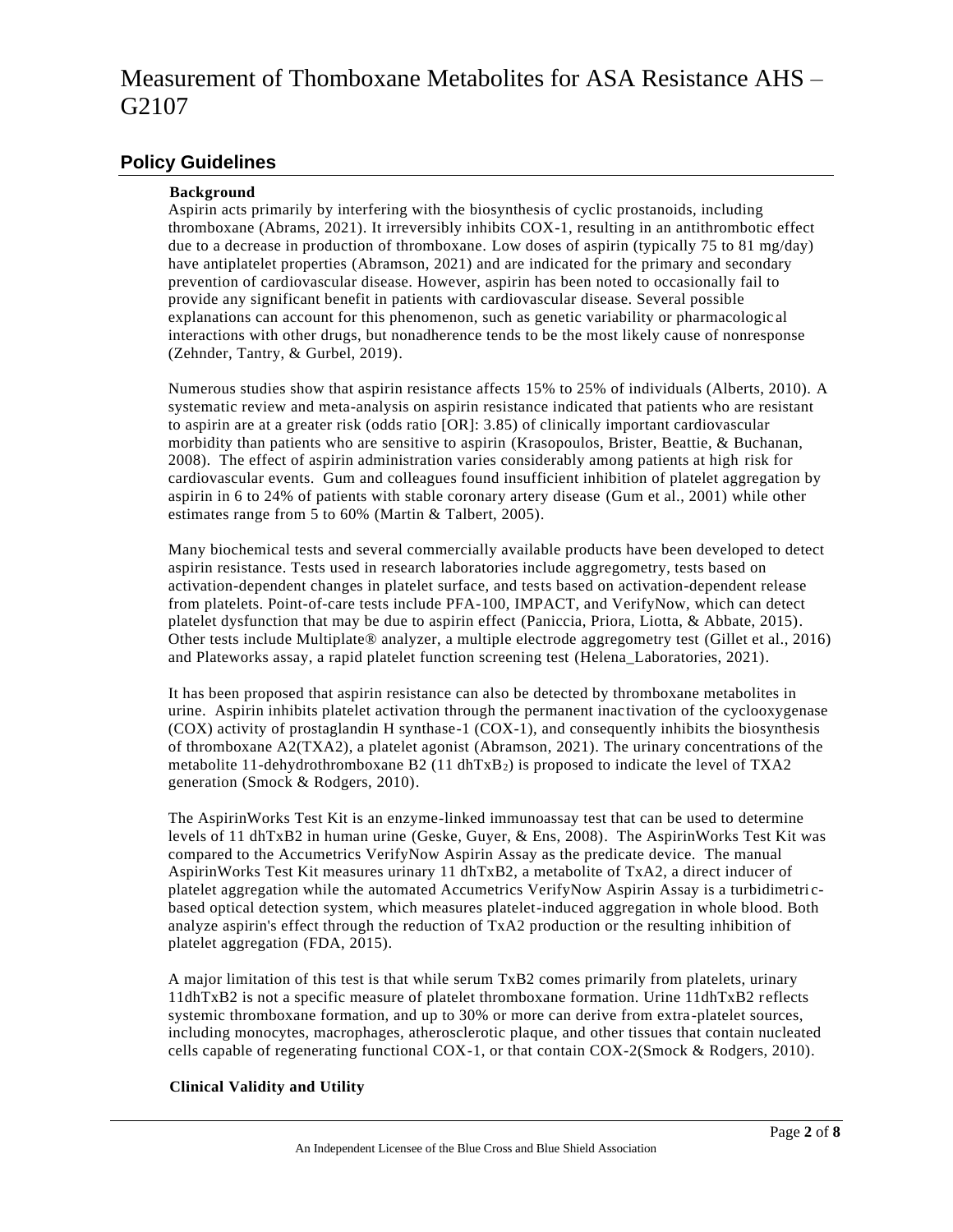The FDA noted that results from two different clinical studies established a cutoff for aspirin effect at  $\leq$ 1500 pg 11d hTxB2/mg creatinine. Further analysis revealed that 180/204 (88.2%) of samples from individuals not taking aspirin were above the cut-off value. Analysis of samples from individuals taking various doses of aspirin revealed that 7/163 (4.3%) of 81 mg/day aspirin users indicated a lack of aspirin effect (greater than 1500 pg 1 ldhTxB2/mg creatinine) and 4/38 (10.5%) of the 325 mg/day aspirin users indicated a lack of aspirin effect. In total, 11/201 ( 5.5%) of all aspirin users tested indicated a lack of aspirin effect (FDA, 2007).

Lordkipanidze et al. (2007) compared the results obtained from six major platelet function tests in the "assessment of the prevalence of aspirin resistance in patients with stable coronary artery disease." 201 patients receiving 80 mg of aspirin were evaluated. Two of the tests used to measure platelet aggregation were VerifyNow and urinary 11-dehydro-thromboxane B(2) concentrations. Prevalence of aspirin resistance for VerifyNow was measured to be 6.7% and 22.9% for urinary 11 dehydro-thromboxane B(2) concentrations. The prevalence of aspirin resistance varied according to the assay used. Results from these tests showed "poor correlation and agreement between themselves." The authors concluded that "platelet function tests are not equally effective in measuring aspirin's anti-platelet effect and correlate poorly amongst themselves and that the clinical usefulness of the different assays to classify correctly patients as aspirin resistant remains undetermined" (Lordkipanidze et al., 2007).

Dretzke et al. (2015) examined "whether or not insufficient platelet function inhibition by aspirin ('aspirin resistance'), as defined using platelet function tests (PFTs), is linked to the occurrence of adverse clinical outcomes, and further, whether or not patients at risk of future adverse clinical events can be identified through PFTs." The authors reviewed 108 studies, with 58 on patients on aspirin monotherapy, and found that some PFTs may have prognostic utility. However, the authors noted that many of the studies found contained significant "methodological and clinical heterogeneity". No cost-effectiveness studies were found.

Wang et al. (2018) evaluated the association between stable urine metabolites of thromboxane (TxA2-M), prostacyclin (PGI2-M), levels of cellular adhesion molecules, chemokines, C-reactive protein, and the incidence of major adverse cardiovascular events (MACE). 120 patients with stable atherosclerotic cardiovascular disease on aspirin therapy were examined. The authors found that urinary TxA2-M levels were "significantly" correlated with circulating P-selectin and E-selectin levels, and associated with higher risk of MACE. The authors concluded that "these results provide insight into the contribution of TxA2 biosynthesis to ASCVD progression in humans, and suggest that patients with elevated TxA2-M levels may be predisposed to advanced platelet and endothelial activation and higher risk of adverse cardiovascular outcomes" (Wang et al., 2018).

Harrison et al. compared 9 platelet function tests to assess responsiveness to three ASA dosing regimens in 24 type 2 diabetes patients randomized to ASA 100 mg/day, 200 mg/day, or 100 mg twice daily for 2 weeks. Of these 9 tests, three were VerifyNow, urinary 11-dehydro-thromboxane B2 (TxB2) and serum TxB2. The investigators evaluated VerifyNow as a "very good" measure, serum TxB2 as a "good" measure, and urinary TxB2 as a "moderate" measure. The authors concluded that "the platelet function tests we assessed were not equally effective in measuring the antiplatelet effect of ASA and correlated poorly amongst themselves, but COX-1-dependent tests performed better than non-COX-1-dependent tests" (Harrison et al., 2018).

Bij de Weg et al. (2020) evaluated the changes in aspirin resistance during and after pregnancy. The study focused on "obstetric high risk women with an indication for aspirin usage during pregnancy to prevent placenta mediated pregnancy complications"; in all, 23 pregnant women were included. Four complementary aspirin resistance tests ("PFA-200, VerifyNow®, Chronolog light transmission aggregometry (Chronolog LTA) and serum thromboxane B2 (TxB2) level measurement") were used to measure aspirin resistance in each trimester of pregnancy, as well as 3 months post-partum. The tests identified aspirin resistance at the following: PFA-200: 30.4%, VerifyNow: 17.4%, Chronolog LTA: 26.1%, and serum TxB2, 23.8% respectively. The authors also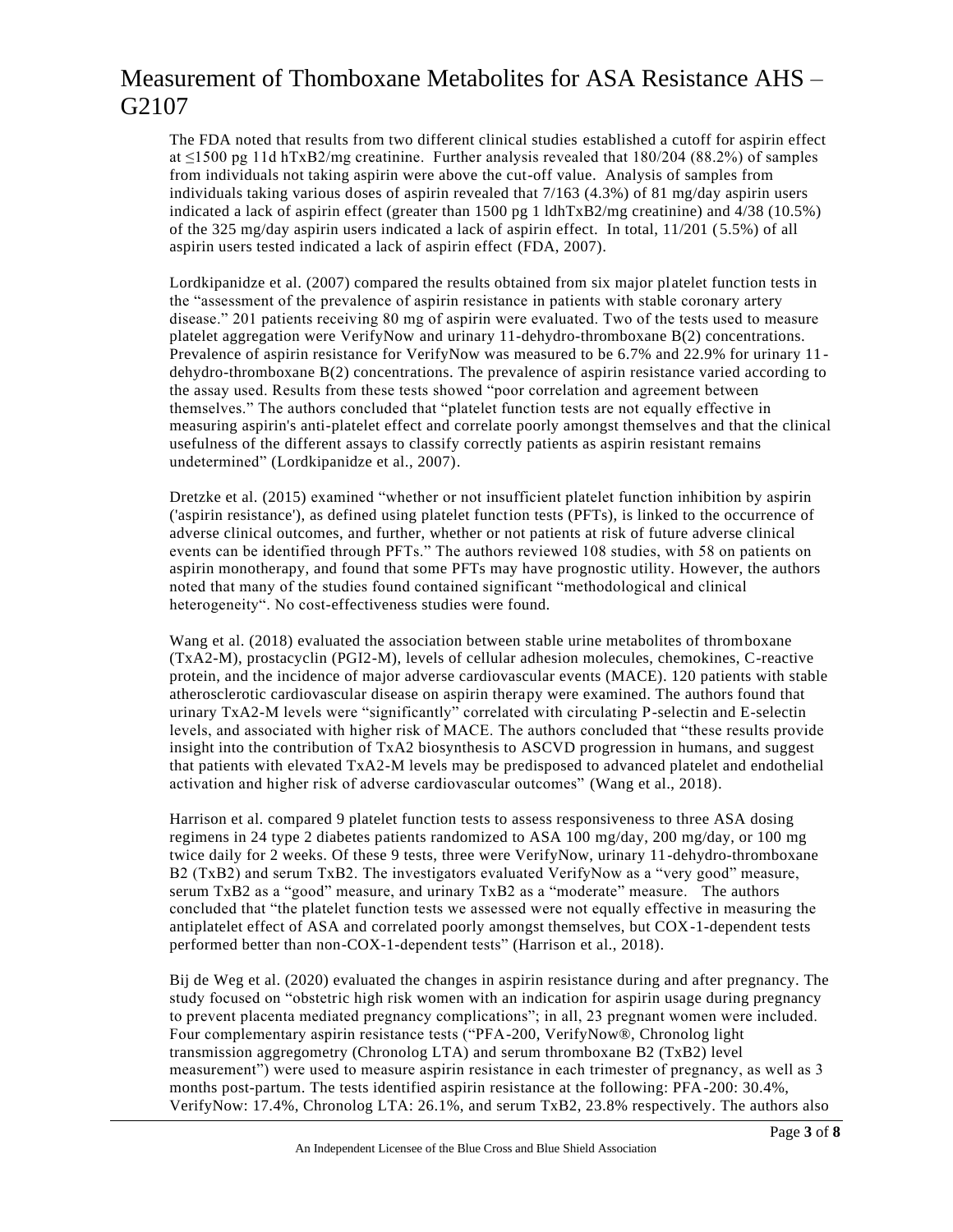identified that aspirin resistance tended to be more frequency during pregnancy compared to after pregnancy. However, the authors also acknowledged that there was "weak" correlation between tests and recommended more research on aspirin resistance as well as obstetric outcome (Bij de Weg et al., 2020).

Ebrahimi et al. (2020) performed a meta-analysis focusing on laboratory-defined aspirin resistance rate in cardiovascular disease patients. 65 studies encompassing 10729 patients were evaluated. The overall prevalence of laboratory-defined aspirin resistance was measured to be 24.7%, with women at slightly higher risk for resistance compared to men (odds ratio = 1.16). The authors also found that higher prevalence of resistance tended to be found in Asia, whereas American studies found the lowest rates of resistance. The authors recommended that providers pay attention to potential aspirin resistance in their patients (Ebrahimi et al., 2020).

Singh et al. (2021) investigated the use of miR‐19b‐1‐5p as a biomarker for aspirin resistance in acute coronary syndrome (ACS) patients as an alternative to in-vitro platelet function tests, which have potential limitations in detection. MiR-19b-1-5p expression was measured in 945 patients with ACS and platelet function was determined by multiplate aggregometry testing. Low miR‐19b‐1‐5p expression was found to be related to aspirin resistance, which agreed with the sustained platelet aggregation in the presence of aspirin. "Therefore, miR‐19b‐1‐5p could be a suitable marker for aspirin resistance and might predict recurrence of future major adverse cardio‐cerebrovascular events in patients with ACS" (Singh et al., 2021).

Piao et al. (2021) compared the performance of the Anysis-200 analyzer and VerifyNow assays to assess platelet inhibition in cardiac disease patients. In relation to VerifyNow, the sensitivity (96.3%) and specificity (90.3%) of Anysis-200 was comparable. The aspirin resistance rate in patients was 20.9% using VerifyNow and 16.5% using Anysis-200. The Cohen's kappa coefficient between the two devices was 0.81, indicating an almost perfect agreement between the two devices. Overall, the Anysis-200 assay "would be used as a point-of-care test to assess aspirin nonresponsiveness and abnormal platelet reactivity" (Piao et al., 2021).

#### **Guidelines and Recommendations**

#### **Pan-European, multidisciplinary Task Force for Advanced Bleeding Care in Trauma (Spahn et al., 2019)**

This Task Force includes representatives from six different societies: The European Society for Trauma and Emergency Surgery (ESTES), the European Society of Anaesthesiology (ESA), the European Shock Society (ESS), the European Society for Emergency Medicine (EuSEM), the Network for the Advancement of Patient Blood Management, Haemostasis and Thrombosis (NATA) and the European Society of Intensive Care Medicine (ESICM). Although this guideline focuses on trauma settings, there are some comments on point-of-care (POC) platelet function tests, such as VerifyNow. The Task Force remarks that:

- "The role of POC platelet function devices in guiding haemostatic therapy is not established".
- "Currently, there is no agreement on the optimal assay for platelet function (see R11) and controversy exists as to whether bleeding in the setting of APA [aspirin] use warrants platelet transfusion", although the Task Force acknowledges that "that reliable measures of platelet function would be useful to guide reversal therapies in the setting of the bleeding trauma patient".
- The Task Force also states that due to the "lack of congruency" demonstrated by studies focusing on these platelet function assays, there is a need for future studies to investigate the potential benefit of these platelet function monitoring assays. The Panel remarks that "their [platelet function assays]' role in identifying trauma-induced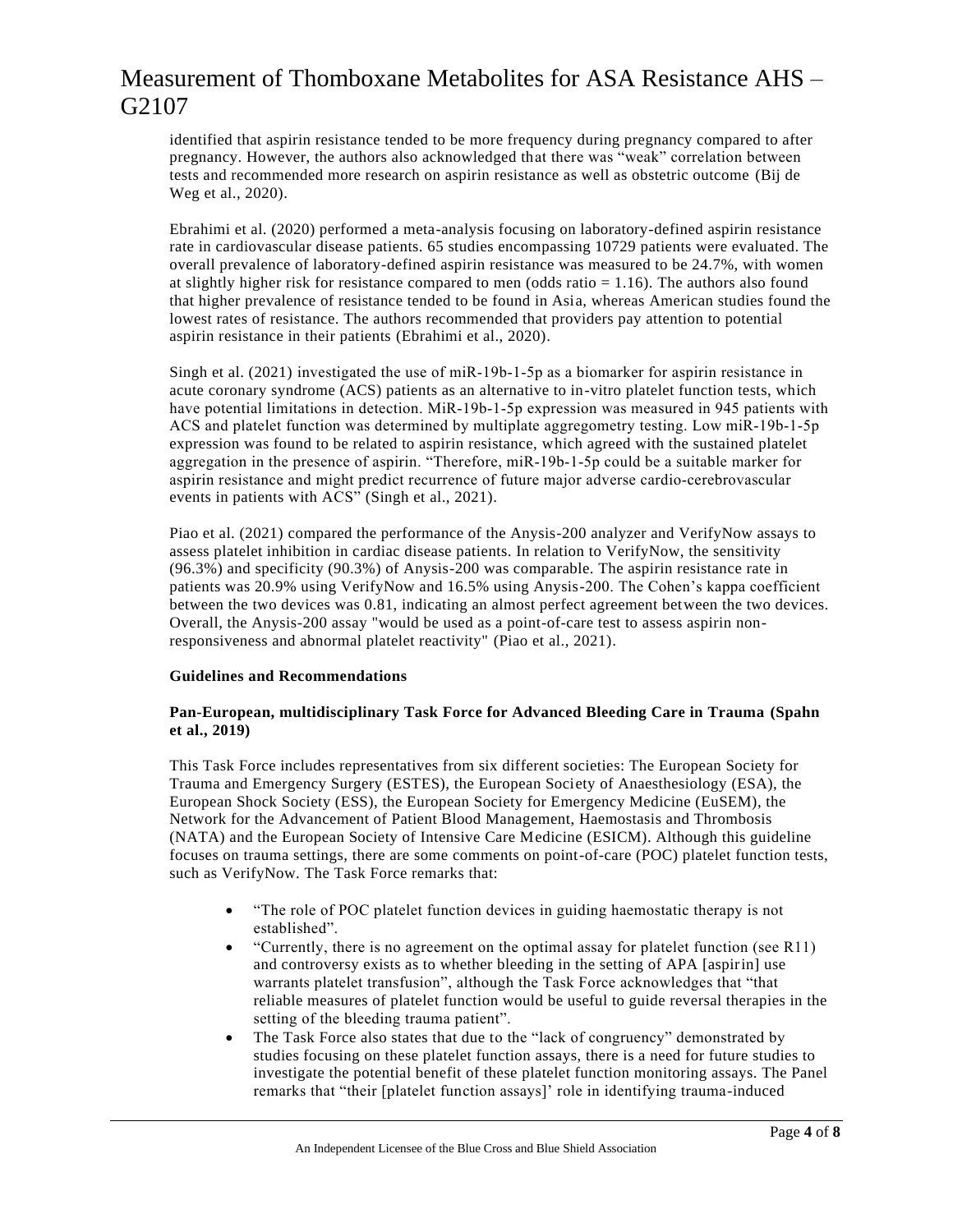platelet dysfunction and in guiding haemostatic therapy remains unclear and their use can only be recommended as an adjunct to standard laboratory monitoring".

• Overall, the following recommendation of "We suggest the use of POC platelet function devices as an adjunct to standard laboratory and/or POC coagulation monitoring in patients with suspected platelet dysfunction" was given a grade of "2C", which was defined as "Very weak recommendation; other alternatives may be equally reasonable" (Spahn et al., 2019).

#### **International Society on Thrombosis and Haemostasis (Michelson et al., 2005)**

The Working Group on Aspirin Resistance (Michelson et al., 2005) published a position paper which concluded that other than in research trials it is not appropriate to test for aspirin resistance or change therapy based on such tests. There are no published studies which address the clinical effectiveness or data linking aspirin dependent laboratory test to clinical outcomes in patients (Michelson et al., 2005).

#### **Study Group on Biomarkers in Cardiology of the Acute Cardiovascular Care Association and the Working Group on Thrombosis of the European Society of Cardiology (Aradi et al., 2015)**

This study group was convened to assess the utility of platelet function testing in acute cardiac care for predicting adverse events and guiding antiplatelet therapy. The panel lists recommended assays for assessment of platelet activity during  $P2Y_{12}$  inhibitors, which are "the VASP-P® assay, the VerifyNow® device and the Multiplate® analyser". Although VerifyNow is the precursor to AspirinWorks, AspirinWorks itself was not mentioned as a recommended assay (Aradi et al., 2015).

#### **American College of Chest Physicians Evidence-Based Clinical Practice Guidelines (Douketis et al., 2012) (9th Edition)**

The ACCP states "the clinical significance of [platelet function] assay findings is uncertain, and the assay results have not been shown to predict clinical outcomes" (Douketis et al., 2012).

#### **The American Society of Anesthesiologists (ASA) (Mahla, Tantry, Schoerghuber, & Gurbel, 2020)**

The ASA released guidelines on platelet function testing in patients on antiplatelet therapy before cardiac surgery. The ASA advises that platelet function testing may be considered to guide decisions on timing of cardiac surgery in patients who have recently received P2Y12 receptor inhibitors or who have ongoing dual antiplatelet therapy. The ASA highlights the advantages and disadvantages of various platelet function assays and notes that the underlying principles between the assays differ therefore, a poor correlation has been reported between the assays. Currently, there is not enough evidence from surgical patients to prefer one test over the other. Among the various methods, the ASA recommends Thromboelastography (TEG5000, TEG6s) with platelet mapping assay or the VerifyNow P2Y12 assay as both are more appropriate in coronary artery surgery patients since it can be performed at bedside (Mahla et al., 2020).

#### **Applicable Federal Regulations**

VerifyNow-Aspirin Assay, which received 510(k) marketing clearance from the FDA in October 2004, is a qualitative assay to aid in the detection of platelet dysfunction due to aspirin ingestion in citrated whole blood for the point of care or laboratory setting (FDA, 2004). AspirinWorks received 510(k) marketing clearance from the FDA in May 2007 and is intended to aid in the qualitative detection of aspirin in apparently healthy individuals post ingestion.

Additionally, many labs have developed specific tests that they must validate and perform in house. These laboratory-developed tests (LDTs) are regulated by the Centers for Medicare and Medicaid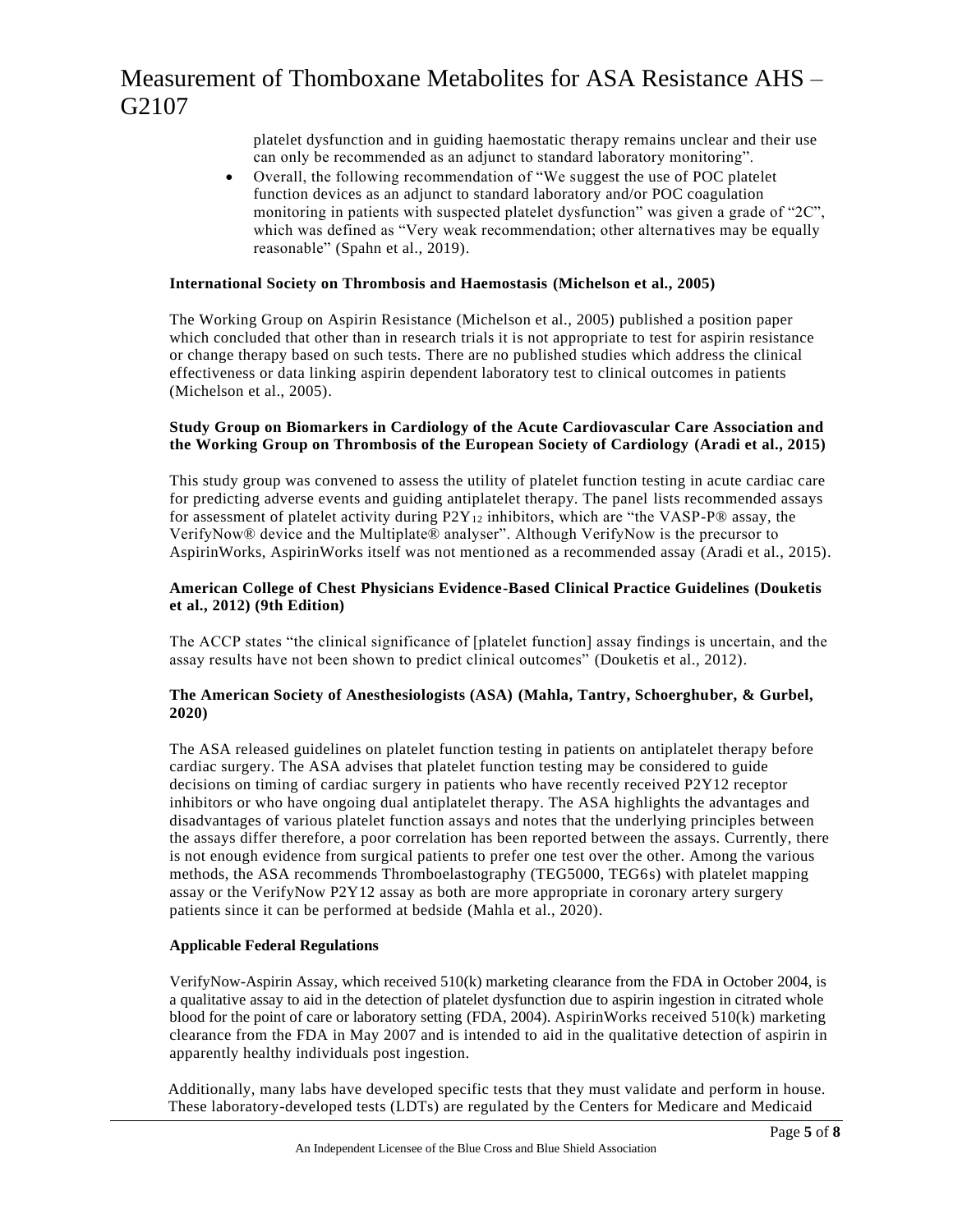(CMS) as high-complexity tests under the Clinical Laboratory Improvement Amendments of 1988 (CLIA '88). As an LDT, the U. S. Food and Drug Administration has not approved or cleared this test; however, FDA clearance or approval is not currently required for clinical use.

### **Billing/Coding/Physician Documentation Information**

This policy may apply to the following codes. Inclusion of a code in this section does not guarantee that it will be reimbursed. For further information on reimbursement guidelines, please see Administrative Policies on the Blue Cross Blue Shield of North Carolina web site at www.bcbsnc.com. They are listed in the Category Search on the Medical Policy search page.

*Applicable service codes: 81570, 84431*

BCBSNC may request medical records for determination of medical necessity. When medical records are requested, letters of support and/or explanation are often useful, but are not sufficient documentation unless all specific information needed to make a medical necessity determination is included.

## **Scientific Background and Reference Sources**

Abrams, C. (2021). Platelet biology. Retrieved from [https://www.uptodate.com/contents/platelet](https://www.uptodate.com/contents/platelet-biology?search=Aspirin%20metabolite%20thromboxane&source=search_result&selectedTitle=2~150&usage_type=default&display_rank=2#H10)[biology?search=Aspirin%20metabolite%20thromboxane&source=search\\_result&selectedTitle=2~1](https://www.uptodate.com/contents/platelet-biology?search=Aspirin%20metabolite%20thromboxane&source=search_result&selectedTitle=2~150&usage_type=default&display_rank=2#H10) [50&usage\\_type=default&display\\_rank=2#H10](https://www.uptodate.com/contents/platelet-biology?search=Aspirin%20metabolite%20thromboxane&source=search_result&selectedTitle=2~150&usage_type=default&display_rank=2#H10)

Abramson, S. (2021). Aspirin: Mechanism of action, major toxicities, and use in rheumatic diseases. Retrieved from [https://www.uptodate.com/contents/aspirin-mechanism-of-action-major](https://www.uptodate.com/contents/aspirin-mechanism-of-action-major-toxicities-and-use-in-rheumatic-diseases)[toxicities-and-use-in-rheumatic-diseases](https://www.uptodate.com/contents/aspirin-mechanism-of-action-major-toxicities-and-use-in-rheumatic-diseases)

Aradi, D., Collet, J. P., Mair, J., Plebani, M., Merkely, B., Jaffe, A. S., . . . Huber, K. (2015). Platelet function testing in acute cardiac care - is there a role for prediction or prevention of stent thrombosis and bleeding? *Thromb Haemost, 113*(2), 221-230. doi:10.1160/th14-05-0449 Bij de Weg, J. M., Abheiden, C. N. H., Fuijkschot, W. W., Harmsze, A. M., de Boer, M. A., Thijs, A., & de Vries, J. I. P. (2020). Resistance of aspirin during and after pregnancy: A longitudinal cohort study. *Pregnancy Hypertens, 19*, 25-30. doi:10.1016/j.preghy.2019.11.008 Douketis, J. D., Spyropoulos, A. C., Spencer, F. A., Mayr, M., Jaffer, A. K., Eckman, M. H., . . . Kunz, R. (2012). Perioperative Management of Antithrombotic Therapy: Antithrombotic Therapy and Prevention of Thrombosis, 9th ed: American College of Chest Physicians Evidence-Based Clinical Practice Guidelines. *CHEST, 141*(2), e326S-e350S. doi:10.1378/chest.11-2298 Dretzke, J., Riley, R. D., Lordkipanidze, M., Jowett, S., O'Donnell, J., Ensor, J., . . . Moore, D. (2015). The prognostic utility of tests of platelet function for the detection of 'aspirin resistance' in patients with established cardiovascular or cerebrovascular disease: a systematic review and economic evaluation. *Health Technol Assess, 19*(37), 1-366. doi:10.3310/hta19370 Ebrahimi, P., Farhadi, Z., Behzadifar, M., Shabaninejad, H., Abolghasem Gorji, H., Taheri Mirghaed, M., . . . Sohrabi, R. (2020). Prevalence rate of laboratory defined aspirin resistance in cardiovascular disease patients: A systematic review and meta-analysis. *Caspian J Intern Med, 11*(2), 124-134. doi:10.22088/cjim.11.2.124 FDA. (2004). Accumetrics VerifyNow-Aspirin Assay. Retrieved from [https://www.accessdata.fda.gov/cdrh\\_docs/pdf4/k042423.pdf](https://www.accessdata.fda.gov/cdrh_docs/pdf4/k042423.pdf) FDA. (2007). 510(K-) Summary. Retrieved from [https://www.accessdata.fda.gov/cdrh\\_docs/pdf6/K062025.pdf](https://www.accessdata.fda.gov/cdrh_docs/pdf6/K062025.pdf) FDA. (2015). 510(K-) Summary. Retrieved from [https://www.accessdata.fda.gov/cdrh\\_docs/pdf6/K062025.pdf](https://www.accessdata.fda.gov/cdrh_docs/pdf6/K062025.pdf) Geske, F. J., Guyer, K. E., & Ens, G. (2008). AspirinWorks: a new immunologic diagnostic test for monitoring aspirin effect. *Mol Diagn Ther, 12*(1), 51-54. Retrieved from<http://dx.doi.org/> Gillet, B., Ianotto, J. C., Mingant, F., Didier, R., Gilard, M., Ugo, V., . . . Galinat, H. (2016). Multiple Electrode Aggregometry is an adequate method for aspirin response testing in myeloproliferative neoplasms and differentiates the mechanisms of aspirin resistance. *Thromb Res, 142*, 26-32. doi:10.1016/j.thromres.2016.04.006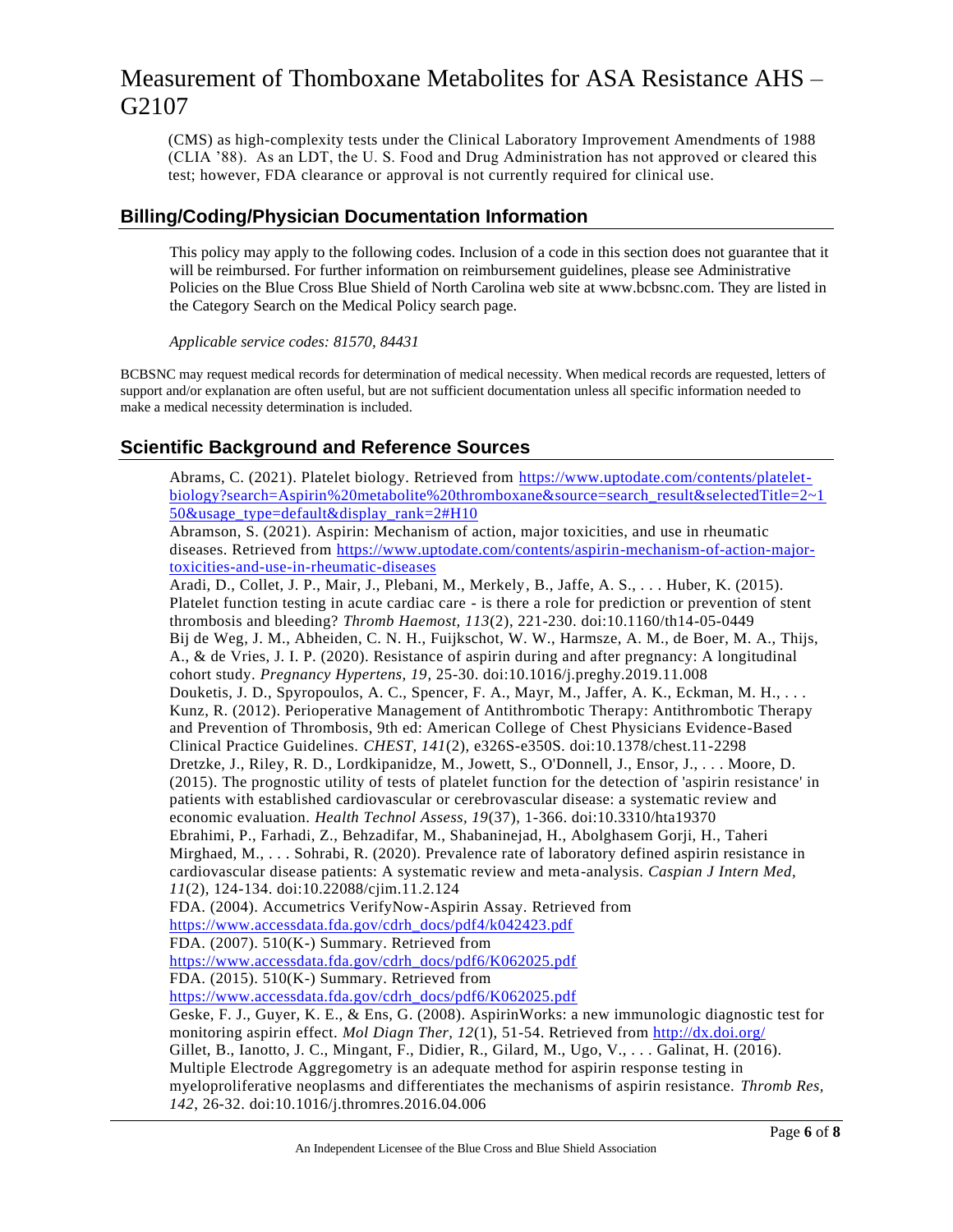Gum, P. A., Kottke-Marchant, K., Poggio, E. D., Gurm, H., Welsh, P. A., Brooks, L., . . . Topol, E. J. (2001). Profile and prevalence of aspirin resistance in patients with cardiovascular disease. *Am J Cardiol, 88*(3), 230-235. doi:10.1016/s0002-9149(01)01631-9

Harrison, P., Bethel, M. A., Kennedy, I., Dinsdale, R., Coleman, R., & Holman, R. R. (2018). Comparison of nine platelet function tests used to determine responses to different aspirin dosages in people with type 2 diabetes. *Platelets*, 1-9. doi:10.1080/09537104.2018.1478402 Helena\_Laboratories. (2021). Plateletworks. Retrieved from

<https://www.helena.com/plateletworks.htm>

Krasopoulos, G., Brister, S. J., Beattie, W. S., & Buchanan, M. R. (2008). Aspirin "resistance" and risk of cardiovascular morbidity: systematic review and meta-analysis. *Bmj, 336*(7637), 195-198. doi:10.1136/bmj.39430.529549.BE

Lordkipanidze, M., Pharand, C., Schampaert, E., Turgeon, J., Palisaitis, D. A., & Diodati, J. G. (2007). A comparison of six major platelet function tests to determine the prevalence of aspirin resistance in patients with stable coronary artery disease. *Eur Heart J, 28*(14), 1702-1708. doi:10.1093/eurheartj/ehm226

Mahla, E., Tantry, U. S., Schoerghuber, M., & Gurbel, P. A. (2020). Platelet Function Testing in Patients on Antiplatelet Therapy before Cardiac Surgery. *Anesthesiology, 133*(6), 1263-1276. doi:10.1097/aln.0000000000003541

Martin, C. P., & Talbert, R. L. (2005). Aspirin resistance: an evaluation of current evidence and measurement methods. *Pharmacotherapy, 25*(7), 942-953.

Michelson, A. D., Cattaneo, M., Eikelboom, J. W., Gurbel, P., Kottke-Marchant, K., Kunicki, T. J., . . . Rao, A. K. (2005). Aspirin resistance: position paper of the Working Group on Aspirin Resistance. *J Thromb Haemost, 3*(6), 1309-1311. doi:10.1111/j.1538-7836.2005.01351.x

Paniccia, R., Priora, R., Liotta, A. A., & Abbate, R. (2015). Platelet function tests: a comparative review. *Vasc Health Risk Manag, 11*, 133-148. doi:10.2147/vhrm.S44469

Piao, J., Yoo, C., Kim, S., Whang, Y.-W., Choi, C. U., & Shin, S. (2021). Performance comparison of aspirin assay between anysis and verifynow: Assessment of therapeutic platelet inhibition in patients with cardiac diseases. *Clinical Hemorheology and Microcirculation, Preprint*, 1-8. doi:10.3233/CH-211171

Singh, S., Ronde, M. W. J. d., Creemers, E. E., Made, I. V. d., Meijering, R., Chan, M. Y., ... Pinto-Sietsma, S. J. (2021). Low miR‐19b‐1‐5p Expression Is Related to Aspirin Resistance and Major Adverse Cardio & #x2010; Cerebrovascular Events in Patients With Acute Coronary Syndrome. *Journal of the American Heart Association, 10*(2), e017120. doi:doi:10.1161/JAHA.120.017120

Smock, K. J., & Rodgers, G. M. (2010). Laboratory evaluation of aspirin responsiveness. *Am J Hematol, 85*(5), 358-360. doi:10.1002/ajh.21674

Spahn, D. R., Bouillon, B., Cerny, V., Duranteau, J., Filipescu, D., Hunt, B. J., . . . Rossaint, R. (2019). The European guideline on management of major bleeding and coagulopathy following trauma: fifth edition. *Crit Care, 23*(1), 98. doi:10.1186/s13054-019-2347-3

Wang, N., Vendrov, K. C., Simmons, B. P., Schuck, R. N., Stouffer, G. A., & Lee, C. R. (2018). Urinary 11-dehydro-thromboxane B2 levels are associated with vascular inflammation and prognosis in atherosclerotic cardiovascular disease. *Prostaglandins Other Lipid Mediat, 134*, 24-31. doi:10.1016/j.prostaglandins.2017.11.003

Zehnder, J., Tantry, U., & Gurbel, P. (2019). Nonresponse and resistance to aspirin - UpToDate. In H. Libman & G. Saperia (Eds.), *UpToDate*. Retrieved from

[https://www.uptodate.com/contents/nonresponse-and-resistance-to-](https://www.uptodate.com/contents/nonresponse-and-resistance-to-aspirin?source=search_result&search=aspirin%20resistance&selectedTitle=1~12#H2044812)

[aspirin?source=search\\_result&search=aspirin%20resistance&selectedTitle=1~12#H2044812](https://www.uptodate.com/contents/nonresponse-and-resistance-to-aspirin?source=search_result&search=aspirin%20resistance&selectedTitle=1~12#H2044812)

Specialty Matched Consultant Advisory Panel review 7/2019

Medical Director review 7/2019

Specialty Matched Consultant Advisory Panel review 7/2020

Medical Director review 7/2020